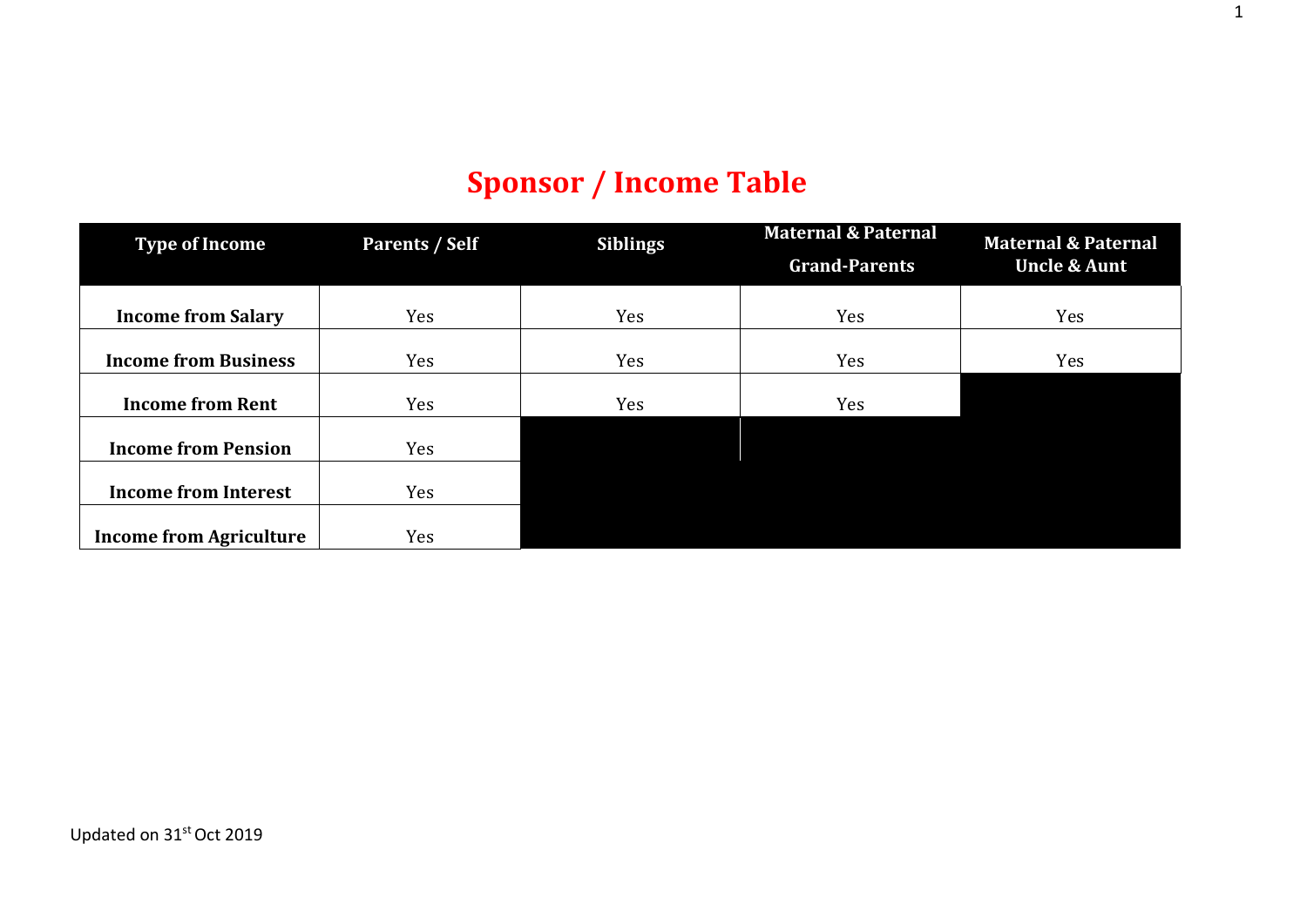| <b>Type of Income</b>           | Documents to be collected and checked by COUNSELORS before requesting for eCoE |            |  |
|---------------------------------|--------------------------------------------------------------------------------|------------|--|
|                                 |                                                                                |            |  |
| <b>Income from Salary</b>       | Letter from Employer confirming the details of Employment                      | Yes        |  |
|                                 | Pay Slips - Last 3 months                                                      | <b>Yes</b> |  |
|                                 | Bank Statement indicating the Credit of Salary - Last 3 months                 | Yes        |  |
|                                 | Form 16 (or) Tax Returns - Previous 2 Years                                    | Yes        |  |
|                                 |                                                                                |            |  |
| <b>Income from Business</b>     | <b>Business Registration Certificate</b>                                       | Yes        |  |
|                                 | Bank Statements (Current Account) - Last 3 months                              | Yes        |  |
|                                 | Tax Returns - Previous 2 Years                                                 | <b>Yes</b> |  |
|                                 |                                                                                |            |  |
| <b>Income from Rent</b>         | Proof of Ownership of Property                                                 | Yes        |  |
|                                 | Lease Agreement                                                                |            |  |
|                                 | Tax Returns - Previous 2 Years                                                 | Yes        |  |
|                                 |                                                                                |            |  |
| <b>Income from Pension</b>      | Pension Order                                                                  | Yes        |  |
|                                 | Bank Statement indicating the Credit of Pension - Last 3 months                | Yes        |  |
|                                 |                                                                                |            |  |
| <b>Income from Agriculture*</b> | Proof of Ownership of Land / Lease Agreement                                   | Yes        |  |
|                                 | Certificate from Tehsildar                                                     | Yes        |  |
|                                 | Tax Returns - Previous 2 Years                                                 | Yes        |  |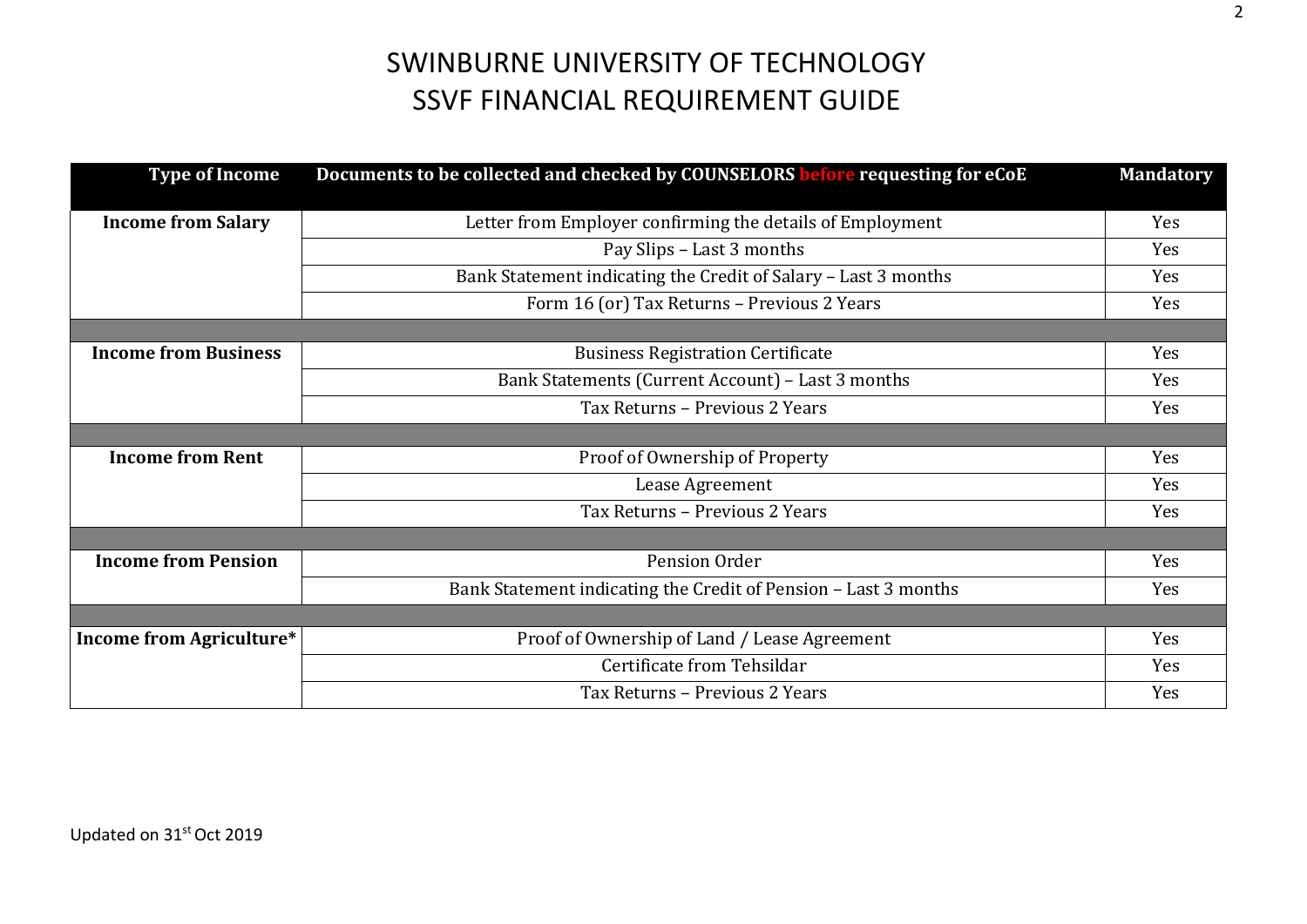# **Sponsor / Funds Table**

| Type of Income                             | Parents / Self | <b>Siblings</b> | <b>Grand-Parents</b> | Maternal & Paternal Maternal & Paternal<br><b>Uncle &amp; Aunt</b> |
|--------------------------------------------|----------------|-----------------|----------------------|--------------------------------------------------------------------|
| <b>Savings Account</b>                     | Yes            | Yes             | Yes                  | Yes                                                                |
| <b>Fixed Deposits</b>                      | Yes            | Yes             | Yes                  | Yes                                                                |
| <b>Employee Provident Fund (EPF)</b>       | Yes            |                 |                      |                                                                    |
| <b>Provident Fund (GPF / PPF)</b>          | Yes            |                 |                      |                                                                    |
| <b>Collateral for the Educational Loan</b> | Yes            | Yes             | Yes                  | Yes                                                                |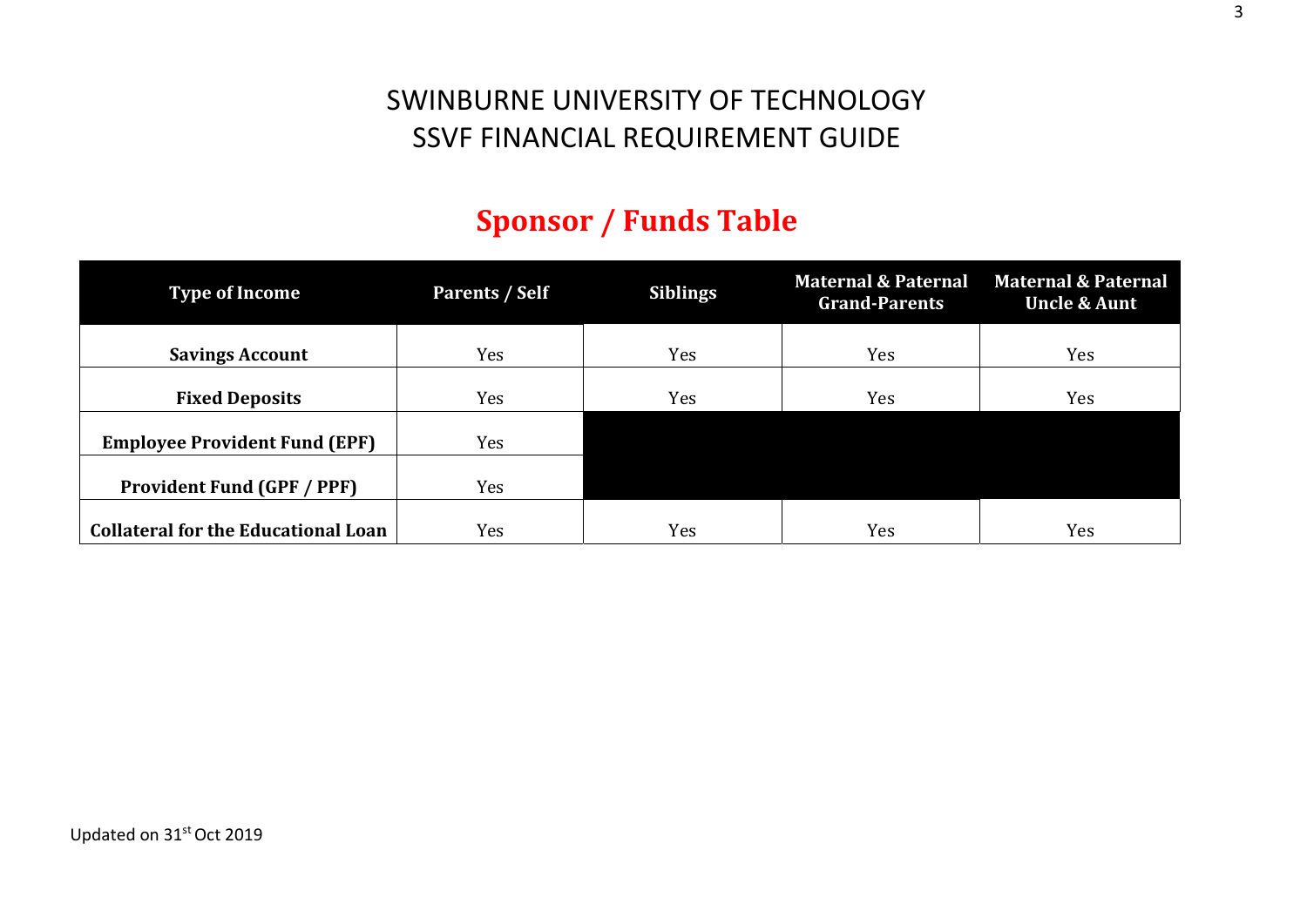| <b>Types of Funds</b>                                                | Documents to be collected and checked by COUNSELORS before requesting for eCoE<br><b>Mandatory</b>                                                                                                                                                                                    |            |  |
|----------------------------------------------------------------------|---------------------------------------------------------------------------------------------------------------------------------------------------------------------------------------------------------------------------------------------------------------------------------------|------------|--|
|                                                                      | <b>Bank Statement - Last 3 months</b>                                                                                                                                                                                                                                                 |            |  |
| <b>Savings Account</b>                                               | For recent deposit, source of funds to be provided                                                                                                                                                                                                                                    |            |  |
|                                                                      |                                                                                                                                                                                                                                                                                       |            |  |
| <b>Fixed Deposits</b>                                                | <b>Copies of Fixed Deposits</b>                                                                                                                                                                                                                                                       |            |  |
|                                                                      | For recent deposit, source of funds to be provided                                                                                                                                                                                                                                    |            |  |
|                                                                      | Letter from Financial Institution confirming validity of the same                                                                                                                                                                                                                     |            |  |
|                                                                      |                                                                                                                                                                                                                                                                                       |            |  |
| <b>Employee Provident</b><br><b>Fund</b>                             | Letter from employer confirming the amount available for withdrawal.                                                                                                                                                                                                                  | <b>Yes</b> |  |
|                                                                      |                                                                                                                                                                                                                                                                                       |            |  |
| <b>Provident Fund (GPF</b><br>$/$ PPF)                               | Letter from financial institution confirming the amount available for withdrawal and the<br>withdrawable amount to be deposited into student account. Amount held at post office has<br>to be withdrawn and put into the student's account; post office savings will not be accepted. | <b>Yes</b> |  |
|                                                                      |                                                                                                                                                                                                                                                                                       |            |  |
| <b>Educational Loan /</b><br>Personal Loan /<br><b>Mortgage Loan</b> | Sanction Letter (Should contain collateral details)                                                                                                                                                                                                                                   |            |  |
|                                                                      | <b>**Disbursement Letter****</b><br>First Semester Tuitions Fees will have to be paid from the loan ONLY (Any Loan)**                                                                                                                                                                 |            |  |
|                                                                      | Valuation Report of Property used as Collateral for the Loan                                                                                                                                                                                                                          | <b>Yes</b> |  |

**\*\*GOLD Loan will not be ACCEPTED\*\***

Updated on 31st Oct 2019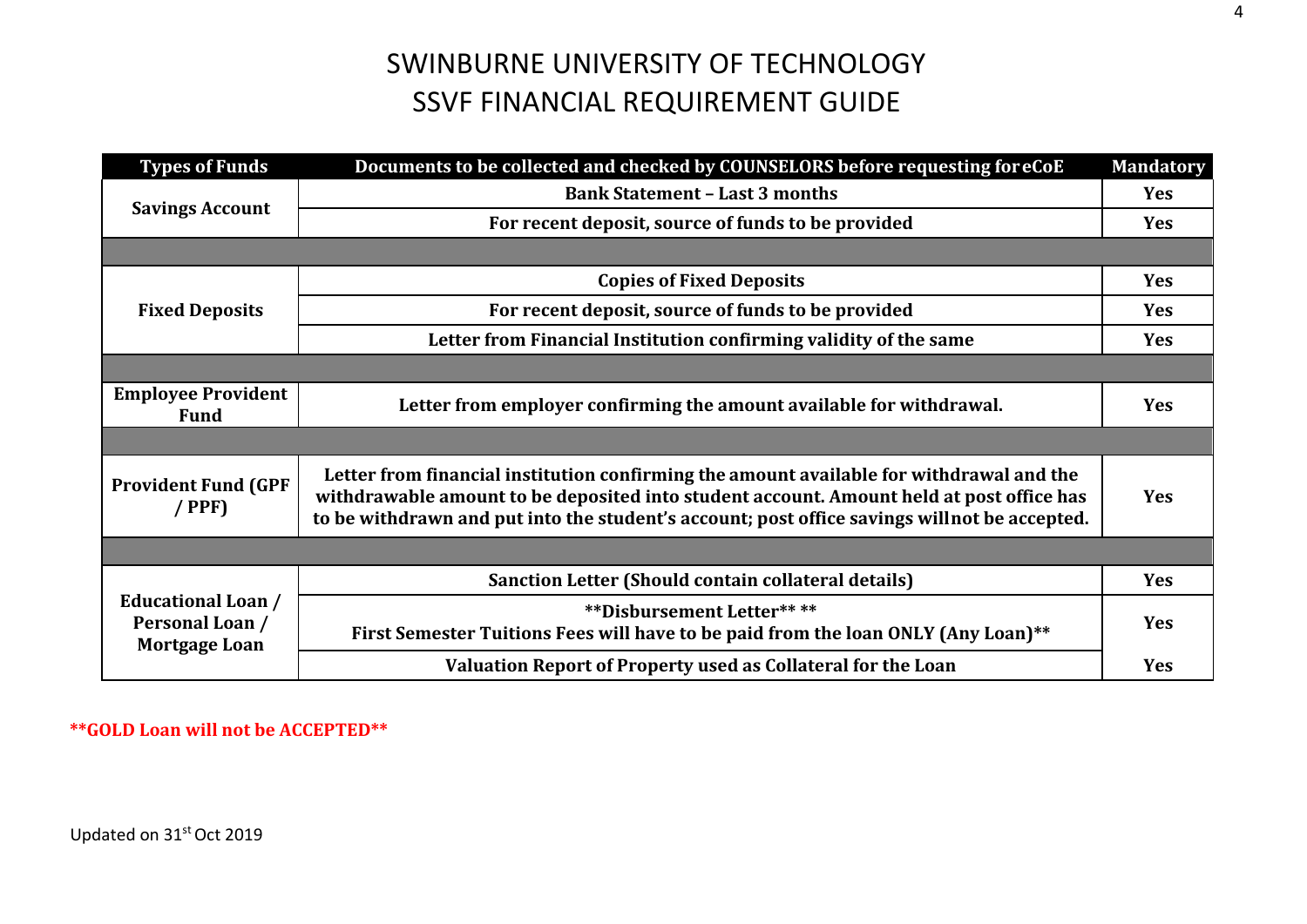### **Amount to be shown for Postgraduate Programs**

| <b>Evidence of Funds</b>    | <b>Amount (AUD)</b> |  |
|-----------------------------|---------------------|--|
| Tuition Fee - 1st year      | XX, XXX AUD         |  |
| Living Expenses - 12 Months | 21,041 AUD          |  |
| Return Airfare              | 2,000 AUD           |  |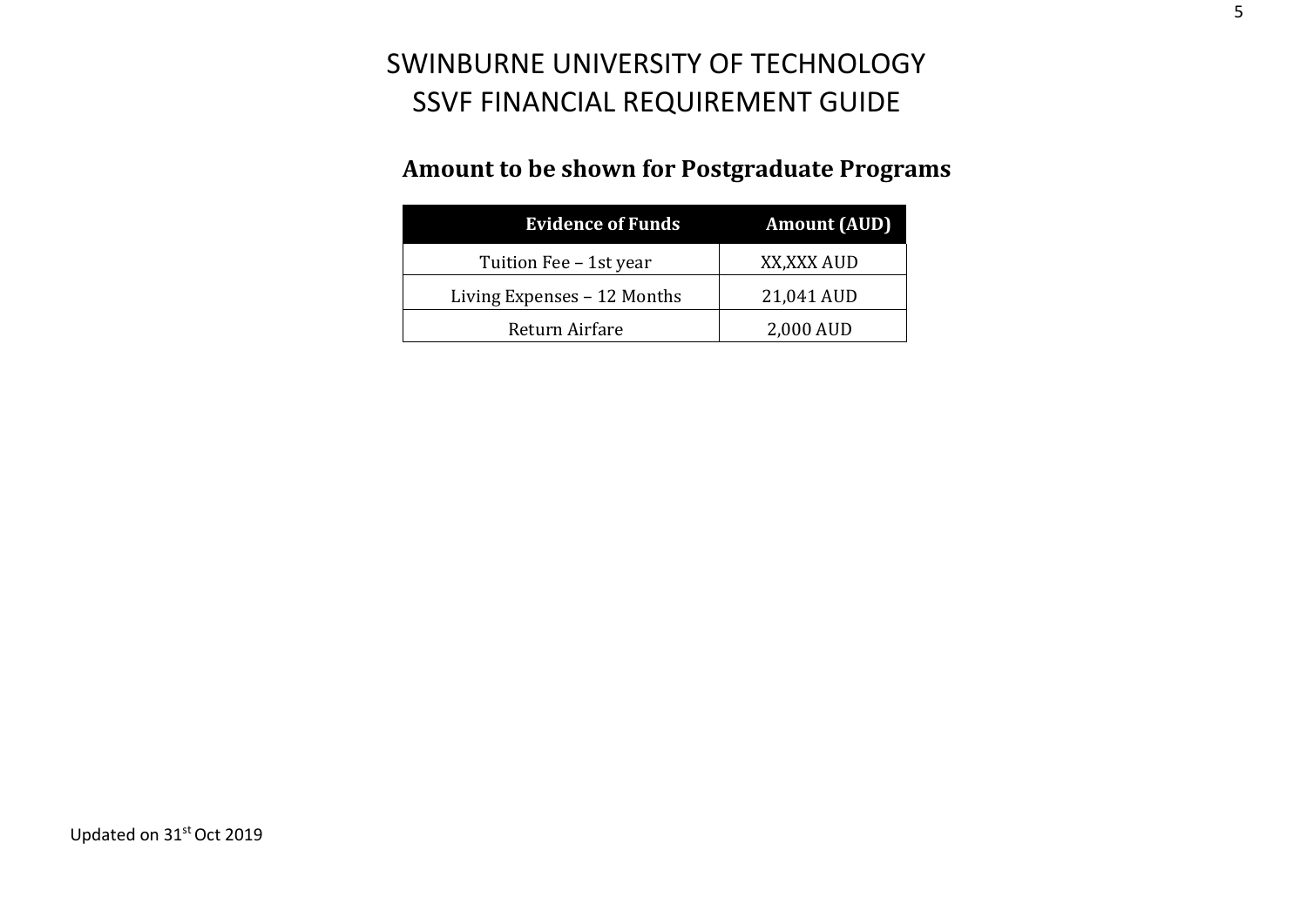### **OSHC dates – If organised independently**

OSHC START DATE:

- $\bullet$ One month prior to the course commencement date
- Example If the course commences on the 4th March then the OSHC start date should be 4th February

#### OSHC END DATE:

- If the course finishes in December, then the OSHC end date should be 15th March the following year.
- $\bullet$ If the course finishes in June, then the OSHC end date should the  $30<sub>th</sub>$  Aug the same year.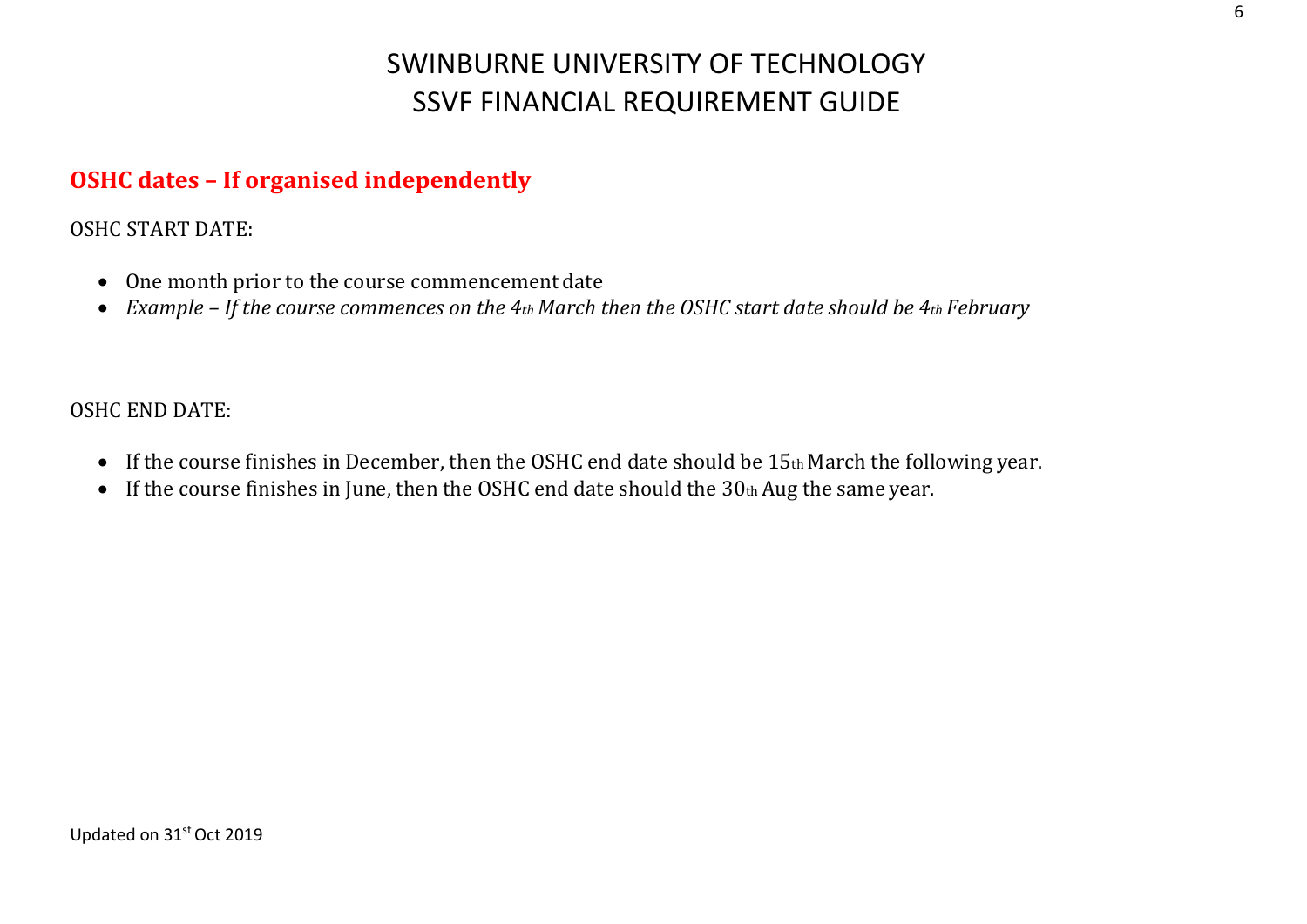#### **Acceptable Financial Institutions**

For a list of acceptable financial institutions kindly refer to the following link from time to time for regular updates – **http://india.embassy.gov.au/ndli/vm\_studyloans.html**

- $\bullet$ • Please note all funds being shown (Savings Account, Fixed Deposits/PPF/EPF) including educational loan have to be from **one of the listed financial institutions only.**
- $\bullet$ Savings from any kind of post office funds is not considered to be a part of the acceptable financial institutions.
- $\bullet$ **Educational loan from Credila will be accepted as the only exception.**
- $\bullet$ • Account statements shown in the form of Pass Book is not acceptable as most of the time the print is not clear. DIBP has **requested for Bank account statements – Online / Computerized with stamp from the Bank.**
- $\bullet$ • If the student shows that the Financial income of the sponsor is over AUD 60,000 a year and therefore exempt from showing liquid funds, please submit proof of income in form of Income Tax Return Statements for the last 3 years.
- $\bullet$ • Loans from government employers and banks that are not in the list of acceptable financial institutions will be accepted only if the amount is disbursed and deposited in the student's account with verifiable proof. Prior approval for the same **is MANDATORY and will be approved only on <sup>a</sup> case by case basis.**